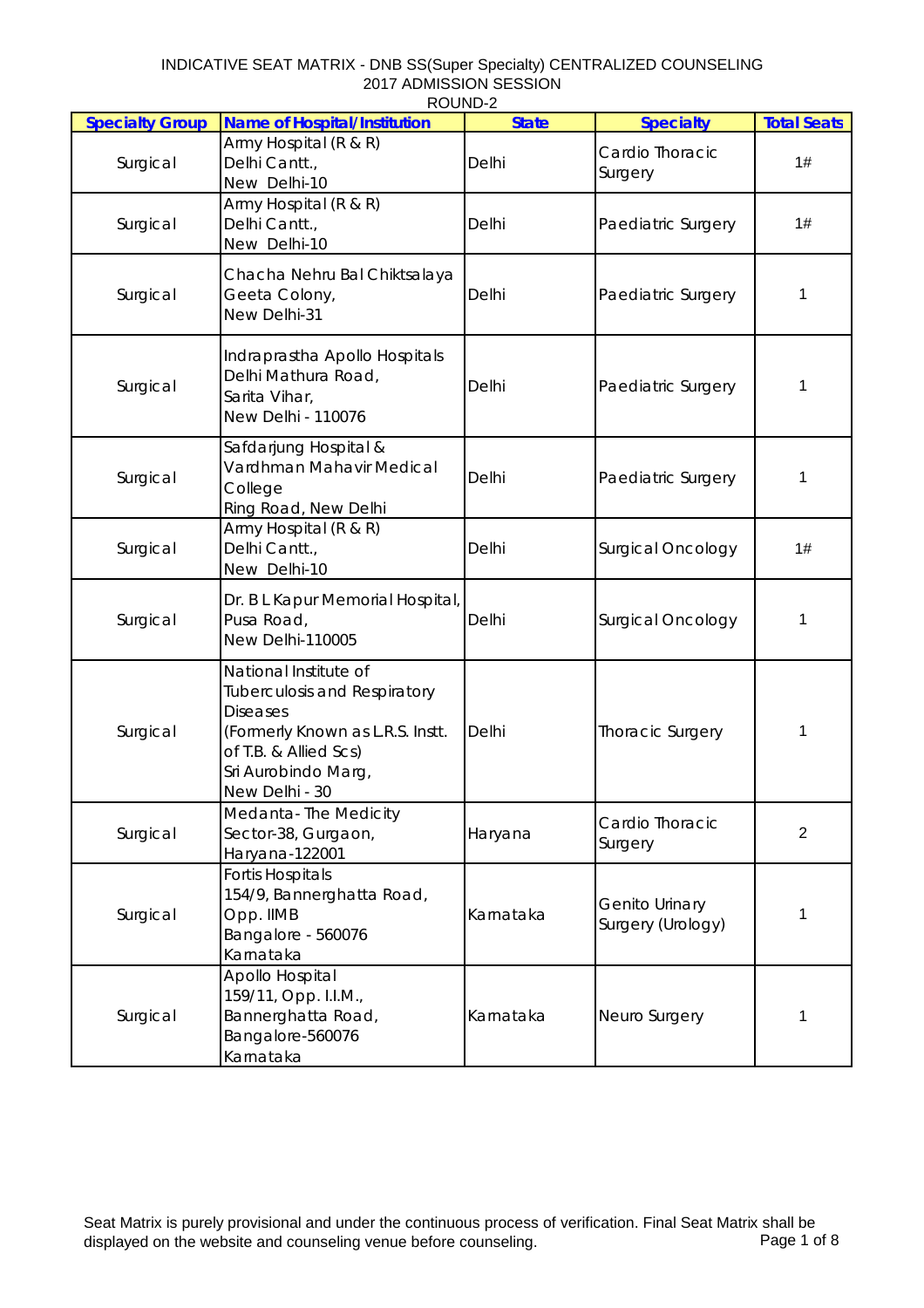| ROUND-2                |                                                                                                                                                  |                   |                                            |                    |  |
|------------------------|--------------------------------------------------------------------------------------------------------------------------------------------------|-------------------|--------------------------------------------|--------------------|--|
| <b>Specialty Group</b> | <b>Name of Hospital/Institution</b>                                                                                                              | <b>State</b>      | <b>Specialty</b>                           | <b>Total Seats</b> |  |
| Surgical               | Bhagwan Mahaveer Jain<br>Hospital<br>(Jain Institute of Vasculare<br>Sciences)<br>Millers Road, Vasanth Nagar,<br>Bangalore-560052.<br>Karnataka | Karnataka         | Peripheral Vascular<br>Surgery             | 1                  |  |
| Surgical               | Narayana Hrudayalaya,<br>258/A, Bommasandra Industrial<br>Area,<br>Anekal Taluk,<br>Bangalore-560099<br>Karnataka                                | Karnataka         | Peripheral Vascular<br>Surgery             | 1                  |  |
| Surgical               | Kerala Institute of Medical<br>Sciences<br>P B No.1, Anayara P O,<br>Trivandrum,<br>Kerala                                                       | Kerala            | <b>Genito Urinary</b><br>Surgery (Urology) | 1                  |  |
| Surgical               | Ananthapuri Hospitals and<br><b>Research Institute</b><br>Chacka NH Bypass,<br>Thiruvananthapuram<br>Kerala-695024                               | Kerala            | Neuro Surgery                              | 1                  |  |
| Surgical               | Malabar Institute of Medical<br><b>Sciences</b><br>Mini Bye Pass, Govindapuram<br>P.O,<br>Calicut-673016<br>Kerala                               | Kerala            | Neuro Surgery                              | 1                  |  |
| Surgical               | Bombay Hospital & Instt. of<br>Med. Sciences<br>12, Marine Lines,<br>Mumbai-20<br>Maharashtra                                                    | Maharashtra       | Surgical Oncology                          | 1.                 |  |
| Surgical               | Amandeep Hospital<br>G.T.Road, Model Town,<br>Amritsar<br>Punjab                                                                                 | Punjab            | Plastic Surgery                            | 1                  |  |
| Surgical               | Southern Railway HQ Hospital<br>Aynavaram, Perumbur,<br>CHENNAI-23<br><b>Tamil Nadu</b>                                                          | <b>Tamil Nadu</b> | Cardio Thoracic<br>Surgery                 | $\overline{c}$     |  |
| Surgical               | Ganga Medical Centre &<br>Hospital Pvt. Ltd.<br>313, Mettupalayam Road,<br>Coimbatore- 641043                                                    | <b>Tamil Nadu</b> | Plastic Surgery                            | 1                  |  |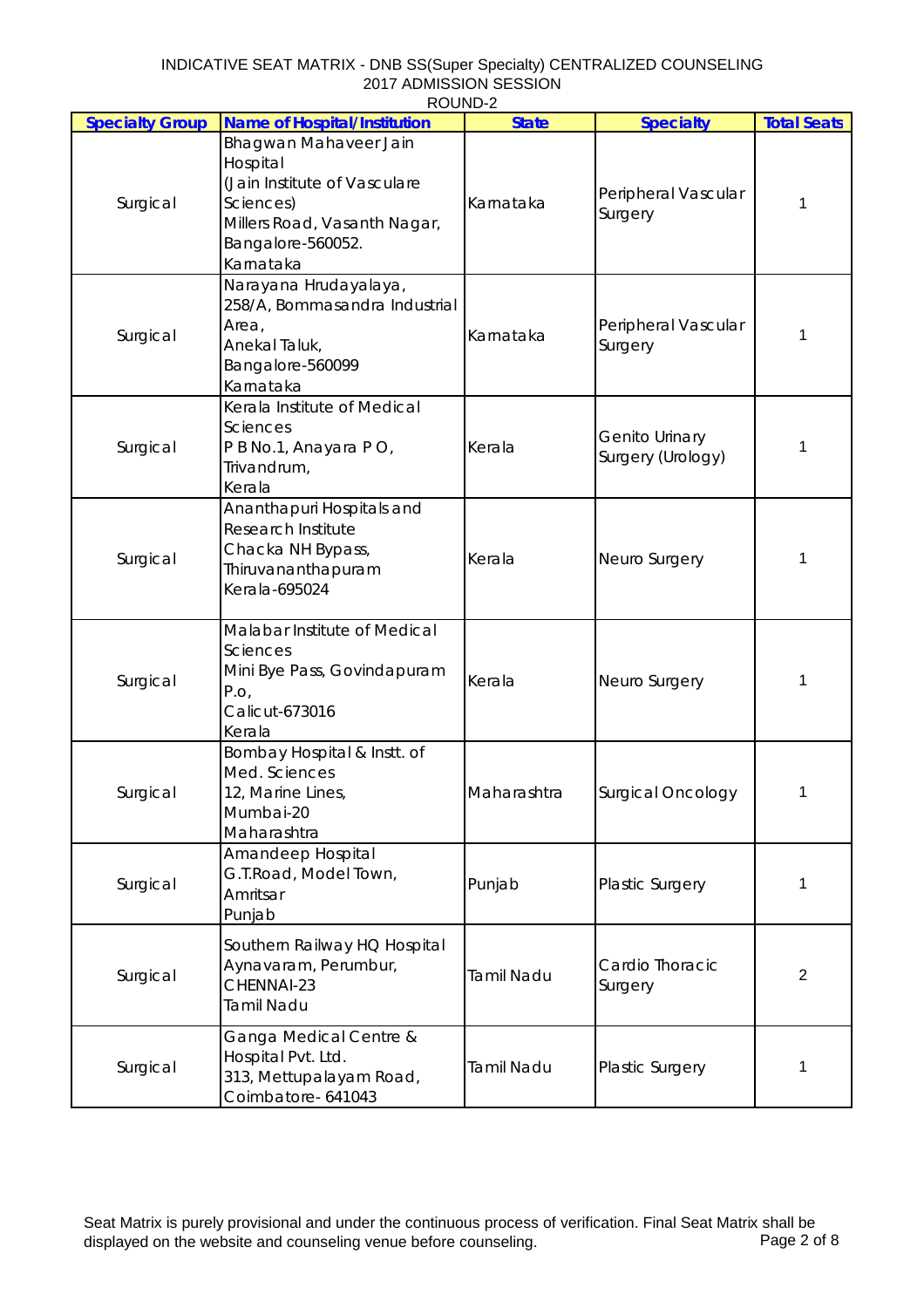|                        | <b>ב-שווטטו</b>                     |                          |                         |                    |
|------------------------|-------------------------------------|--------------------------|-------------------------|--------------------|
| <b>Specialty Group</b> | <b>Name of Hospital/Institution</b> | <b>State</b>             | <b>Specialty</b>        | <b>Total Seats</b> |
|                        | Global Hospitals Ltd.,              |                          |                         |                    |
| Surgical               | 6-1-1070/1 to 4,                    |                          |                         |                    |
|                        | Lakdi-Ka-Pool,                      | Telangana                | Cardio Thoracic         | 4                  |
|                        | Hyderabad-4                         |                          | Surgery                 |                    |
|                        | Telangana                           |                          |                         |                    |
|                        |                                     |                          |                         |                    |
|                        | Krishna Institute of Medical        |                          |                         |                    |
|                        | Sciences                            |                          | Cardio Thoracic         |                    |
| Surgical               | 1-8-31/1, Minister Road,            | Telangana                | Surgery                 |                    |
|                        | Secunderabad - 500003               |                          |                         |                    |
|                        | Telangana                           |                          |                         |                    |
|                        | <b>STAR HOSPITAL</b>                |                          |                         |                    |
|                        | 8-2-596/5, RD. NO-10                |                          |                         |                    |
| Surgical               | <b>BANJARA HILLS</b>                | Telangana                | Cardio Thoracic         | 1                  |
|                        | HYDERABAD-500 034                   |                          | Surgery                 |                    |
|                        |                                     |                          |                         |                    |
|                        | Telangana                           |                          |                         |                    |
|                        | SunShine Hospitals                  |                          |                         |                    |
|                        | 1-7-201 to 205                      |                          |                         |                    |
|                        | PG Road, Beside Paradise            |                          | Cardio Thoracic         | $\overline{2}$     |
| Surgical               | Hotel,                              | Telangana                | Surgery                 |                    |
|                        | Secunderabad-03                     |                          |                         |                    |
|                        | Telangana                           |                          |                         |                    |
|                        | <b>Apollo Gleneagles Hospitals</b>  | West Bengal              | Cardio Thoracic         |                    |
|                        | 58, Canal Circular Road,            |                          |                         |                    |
| Surgical               |                                     |                          |                         | 4                  |
|                        | Kolkata-700054                      |                          | Surgery                 |                    |
|                        | West Bengal                         |                          |                         |                    |
|                        | <b>B.M. Birla Heart Research</b>    |                          | Cardio Thoracic         | 1                  |
|                        | Centre,                             |                          |                         |                    |
| Surgical               | 1/1 National Library Avenue,        | West Bengal              |                         |                    |
|                        | KOLKATA - 27                        |                          | Surgery                 |                    |
|                        | West Bengal                         |                          |                         |                    |
|                        | <b>Apollo Gleneagles Hospitals</b>  |                          |                         |                    |
|                        | 58, Canal Circular Road,            |                          | Paediatric Surgery      |                    |
| Surgical               | Kolkata-700054                      | West Bengal              |                         | 1                  |
|                        |                                     |                          |                         |                    |
|                        | West Bengal                         |                          |                         |                    |
|                        | R G Kar Medical College,            |                          |                         |                    |
| Surgical               | Kolkata,                            | West Bengal              | <b>Thoracic Surgery</b> | 2                  |
|                        | West Bengal                         |                          |                         |                    |
|                        | K.E.M. Hospital,                    |                          |                         |                    |
|                        | 489, Rasta Peth,                    |                          |                         |                    |
| Paediatrics            | Sardar Moodliar Road,               | Maharashtra              | Neonatology             | 1                  |
|                        | Pune-411011                         |                          |                         |                    |
|                        | Maharashtra                         |                          |                         |                    |
|                        |                                     |                          |                         |                    |
|                        | Dr. Ramesh Cardiac and              |                          |                         |                    |
| Medical                | Multispeciality Hospital (P) Ltd.   |                          |                         |                    |
|                        | (Formerly Citi Cardiac Research     |                          |                         |                    |
|                        | Centre Ltd.)                        | Andhra Pradesh Neurology |                         | 1                  |
|                        | Ring Road, Near ITI College,        |                          |                         |                    |
|                        | Vijayawada - 52008                  |                          |                         |                    |
|                        | Andhra Pradesh                      |                          |                         |                    |
|                        |                                     |                          |                         |                    |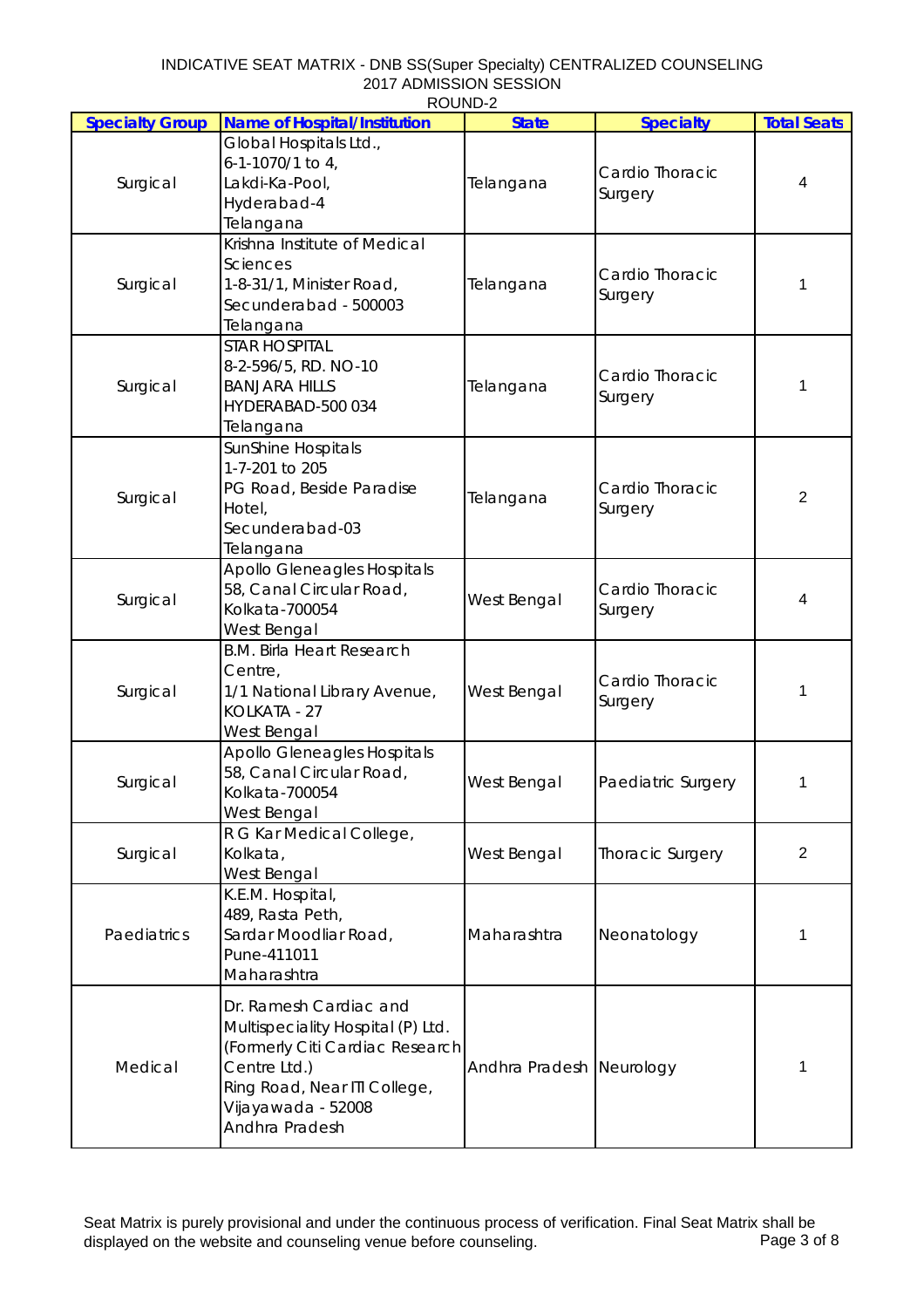| INDICATIVE SEAT MATRIX - DNB SS(Super Specialty) CENTRALIZED COUNSELING |
|-------------------------------------------------------------------------|
| 2017 ADMISSION SESSION                                                  |
| ROUND-2                                                                 |

|                        | <b>ג שוועטו</b>                                                                                                              |                          |                  |                    |
|------------------------|------------------------------------------------------------------------------------------------------------------------------|--------------------------|------------------|--------------------|
| <b>Specialty Group</b> | <b>Name of Hospital/Institution</b>                                                                                          | <b>State</b>             | <b>Specialty</b> | <b>Total Seats</b> |
| Medical                | Lalitha Super Specialty Hospital<br>$(P)$ Ltd.<br>Kothapet,<br>Guntur-522001<br>Andhra Pradesh                               | Andhra Pradesh Neurology |                  | 1                  |
| Medical                | Dr. B L Kapur Memorial Hospital,<br>Pusa Road,<br>New Delhi-110005                                                           | Delhi                    | Cardiology       | 1                  |
| Medical                | <b>Holy Family Hospital</b><br>Okhla,<br>New Delhi-110025                                                                    | Delhi                    | Cardiology       | $\overline{2}$     |
| Medical                | Max Super Specialty Hospital<br>1, Press Enclave Road,<br>Saket,<br>New Delhi-110017                                         | Delhi                    | Cardiology       | 1                  |
| Medical                | National Heart Institute,<br>49 Community Centre,<br>East of Kailash,<br>New Delhi-65                                        | Delhi                    | Cardiology       | $\overline{2}$     |
| Medical                | Shri Balaji Action Medical<br>Institute,<br>FC-34, A-4,<br>Paschim Vihar,<br>New Delhi - 110063                              | Delhi                    | Cardiology       | $\overline{2}$     |
| Medical                | Dr. B L Kapur Memorial Hospital,<br>Pusa Road,<br>New Delhi-110005                                                           | Delhi                    | Gastroenterology | 1                  |
| Medical                | Sir Ganga Ram Hospital<br>Rajinder Nagar,<br>New Delhi-60                                                                    | Delhi                    | Gastroenterology | 1                  |
| Medical                | Max Super Specialty Hospital<br>1, Press Enclave Road,<br>Saket,<br>New Delhi-110017                                         | Delhi                    | Nephrology       | $\overline{2}$     |
| Medical                | Sir Ganga Ram Hospital<br>Rajinder Nagar,<br>New Delhi-60                                                                    | Delhi                    | Nephrology       | 1                  |
| Medical                | Army Hospital (R & R)<br>Delhi Cantt.,<br>New Delhi-10                                                                       | Delhi                    | Neurology        | 1#                 |
| Medical                | Bankers Heart Institute,<br>Near Tagorenagar,<br>Opp. Suryakiran Complex,<br>Old Padra Road,<br>Vadodara - 390015<br>Gujarat | Gujarat                  | Cardiology       | 1                  |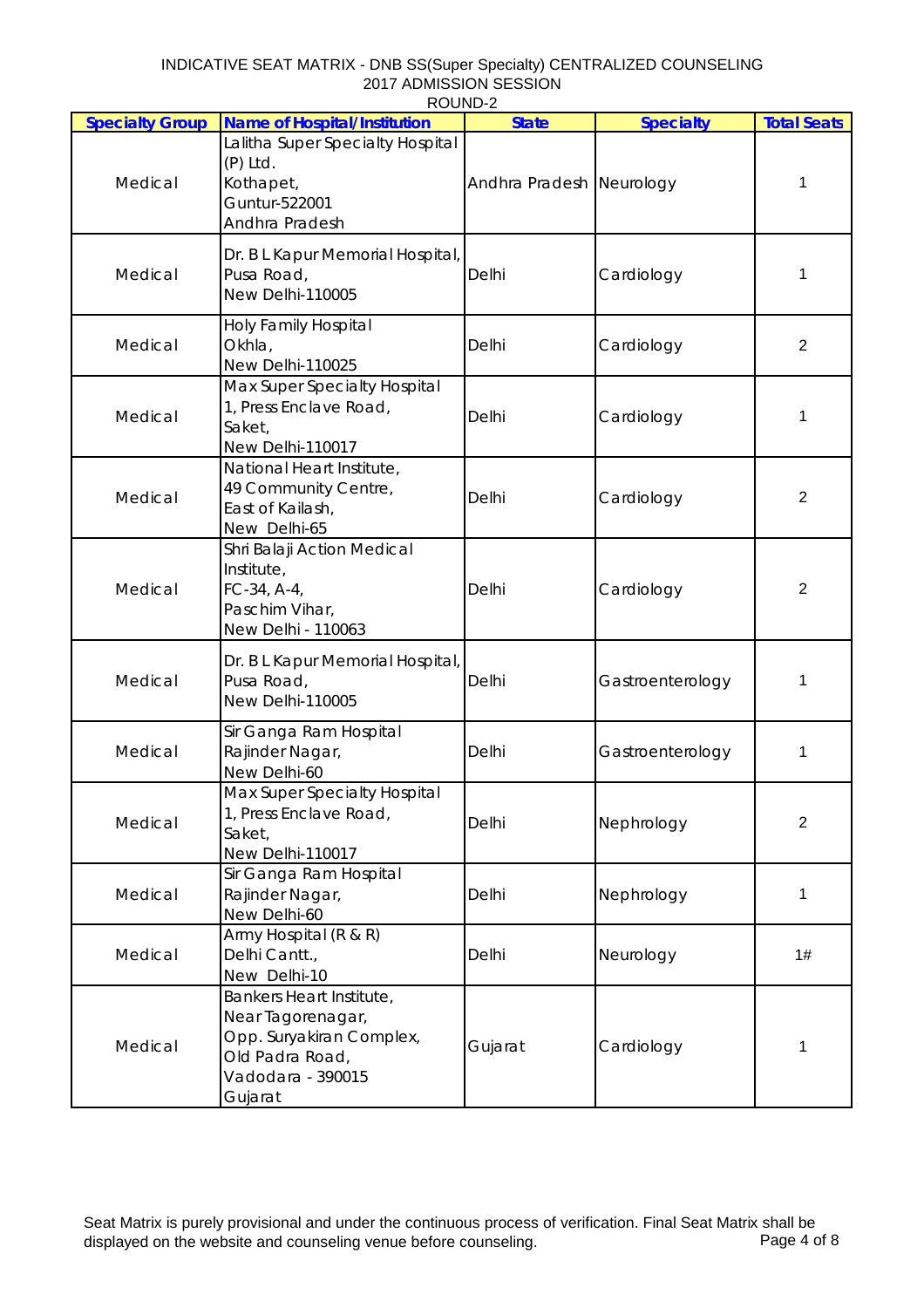| INDICATIVE SEAT MATRIX - DNB SS(Super Specialty) CENTRALIZED COUNSELING |
|-------------------------------------------------------------------------|
| 2017 ADMISSION SESSION                                                  |
| ROUND-2                                                                 |

| <b>Specialty Group</b> | <b>Name of Hospital/Institution</b>                                                                               | <u>ג שווטטו</u><br><b>State</b> | <b>Specialty</b>        | <b>Total Seats</b> |
|------------------------|-------------------------------------------------------------------------------------------------------------------|---------------------------------|-------------------------|--------------------|
| Medical                | N M Virani Wockhardt Hospital<br>Kalawad Road,<br>Rajkot-360005<br>Gujarat                                        | Gujarat                         | Cardiology              | 1                  |
| Medical                | Artemis Health Institute<br>Sector 51,<br>Gurgaon-122001<br>Haryana                                               | Haryana                         | Cardiology              | 1                  |
| Medical                | <b>Artemis Health Institute</b><br>Sector 51,<br>Gurgaon-122001<br>Haryana                                        | Haryana                         | <b>Medical Oncology</b> | 1                  |
| Medical                | Paras Hospitals<br>C-1, Shushant Lok, Phase-1,<br>Gurgaon-122002, Haryana                                         | Haryana                         | Neurology               | 1                  |
| Medical                | Kasturba Medical College<br>Hospital<br>Dr. B R Ambedkar Circle,<br>Mangalore-575001<br>Karnataka                 | Karnataka                       | Gastroenterology        | 1                  |
| Medical                | Narayana Hrudayalaya,<br>258/A, Bommasandra Industrial<br>Area,<br>Anekal Taluk,<br>Bangalore-560099<br>Karnataka | Karnataka                       | Neurology               | 1                  |
| Medical                | Ananthapuri Hospitals and<br>Research Institute<br>Chacka NH Bypass,<br>Thiruvananthapuram<br>Kerala-695024       | Kerala                          | Cardiology              | 4                  |
| Medical                | Kerala Institute of Medical<br>Sciences<br>P B No.1, Anayara P O,<br>Trivandrum,<br>Kerala                        | Kerala                          | Cardiology              | 1                  |
| Medical                | Little Flower Hospital &<br>Research Centre,<br>Post Box No. 23,<br><b>ANGAMALY - 683572</b><br>Kerala            | Kerala                          | Cardiology              | 1                  |
| Medical                | Lourdes Hospital<br>Pachalam,<br>Ernakulam,<br>KOCHI- 682012<br>Kerala                                            | Kerala                          | Cardiology              | 1                  |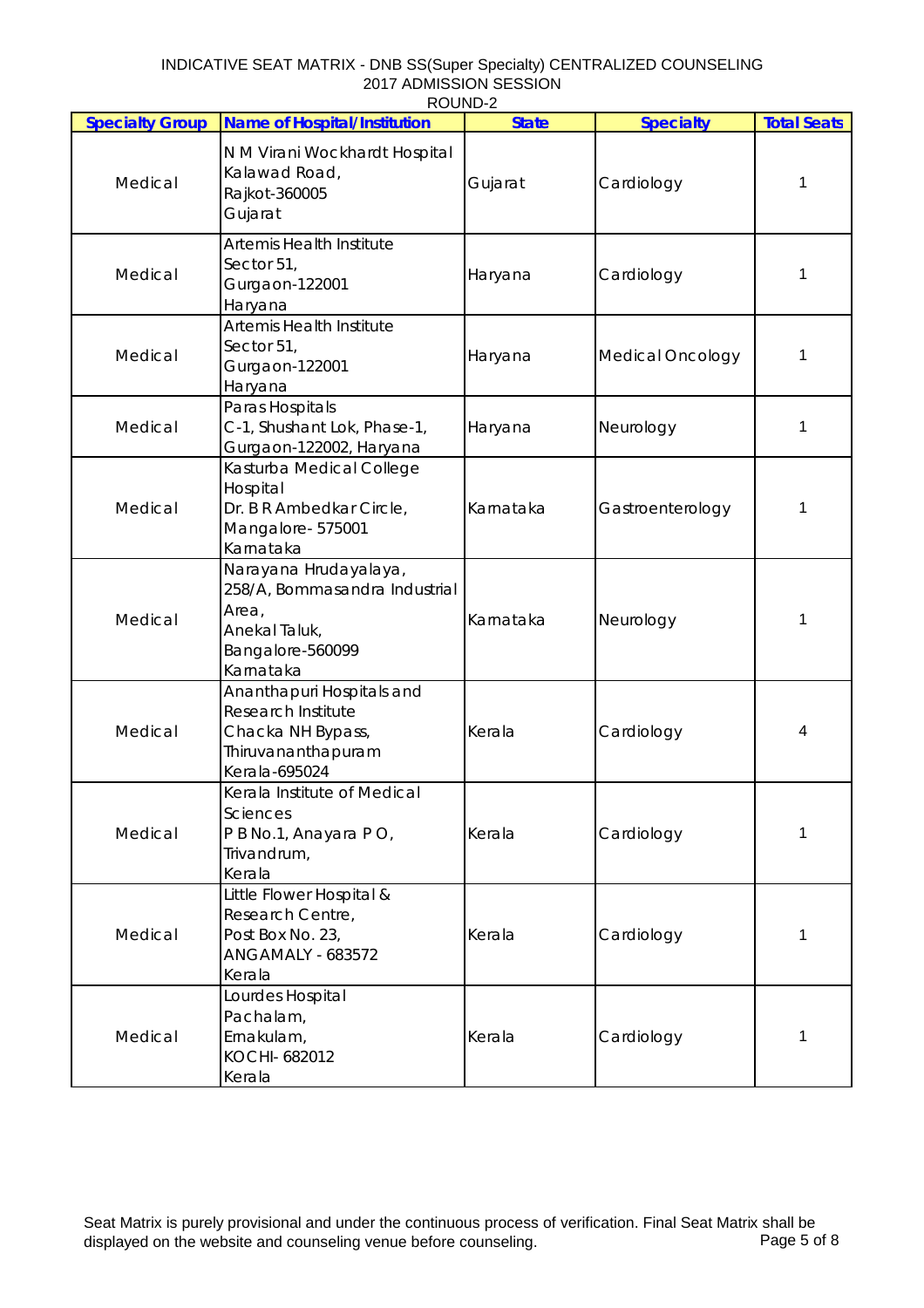| <b>Specialty Group</b> | 1100110-2<br><b>Name of Hospital/Institution</b>                                                                                                | <b>State</b> | <b>Specialty</b>        | <b>Total Seats</b> |
|------------------------|-------------------------------------------------------------------------------------------------------------------------------------------------|--------------|-------------------------|--------------------|
|                        | Malabar Institute of Medical                                                                                                                    |              |                         |                    |
| Medical                | <b>Sciences</b><br>Mini Bye Pass, Govindapuram<br>P.O,<br>KOZHIKODE-673016<br>Kerala                                                            | Kerala       | Cardiology              | 4                  |
| Medical                | <b>Medical Trust Hospital</b><br>M. G. Road,<br>KOCHI-16<br>Kerala                                                                              | Kerala       | Cardiology              | 2                  |
| Medical                | Prince Aly Khan Hospital<br>Aga Hall, Nesbit Road,<br>Mazagaon,<br>Mumbai-400010<br>Maharashtra                                                 | Maharashtra  | <b>Medical Oncology</b> | 1                  |
| Medical                | Jaslok Hospital & Res. Centre<br>15, Deshmukh Marg,<br>Mumbai-26<br>Maharashtra                                                                 | Maharashtra  | Neurology               | 1                  |
| Medical                | Poona Hospital & Research<br>Centre<br>27 Sadashivpeth,<br>Pune-30<br>Maharashtra                                                               | Maharashtra  | Neurology               | 1                  |
| Medical                | Sahyadri Speciality Hospital<br>30-C, Erandwane,<br>Karve Road,<br>Pune - 411004<br>Maharashtra                                                 | Maharashtra  | Neurology               | 1                  |
| Medical                | Apollo Hospital<br>Plot No. 251<br>Sainik School Road<br>Unit-15, Bhubaneshwar<br>Orissa-751005                                                 | Orissa       | Cardiology              | 1                  |
| Medical                | Max Super Specialty Hospital<br>A Unit of Hometrail Estate Pvt<br>Ltd.<br><b>Civil Hospital Premises</b><br>Phase - VI, Mohali-160055<br>Punjab | Punjab       | Cardiology              | 1                  |
| Medical                | Satguru Pratap Singh Apollo<br>Hospital<br>Sherpur Chowk,<br>Ludhiana -141003<br>Punjab                                                         | Punjab       | Neurology               | 1                  |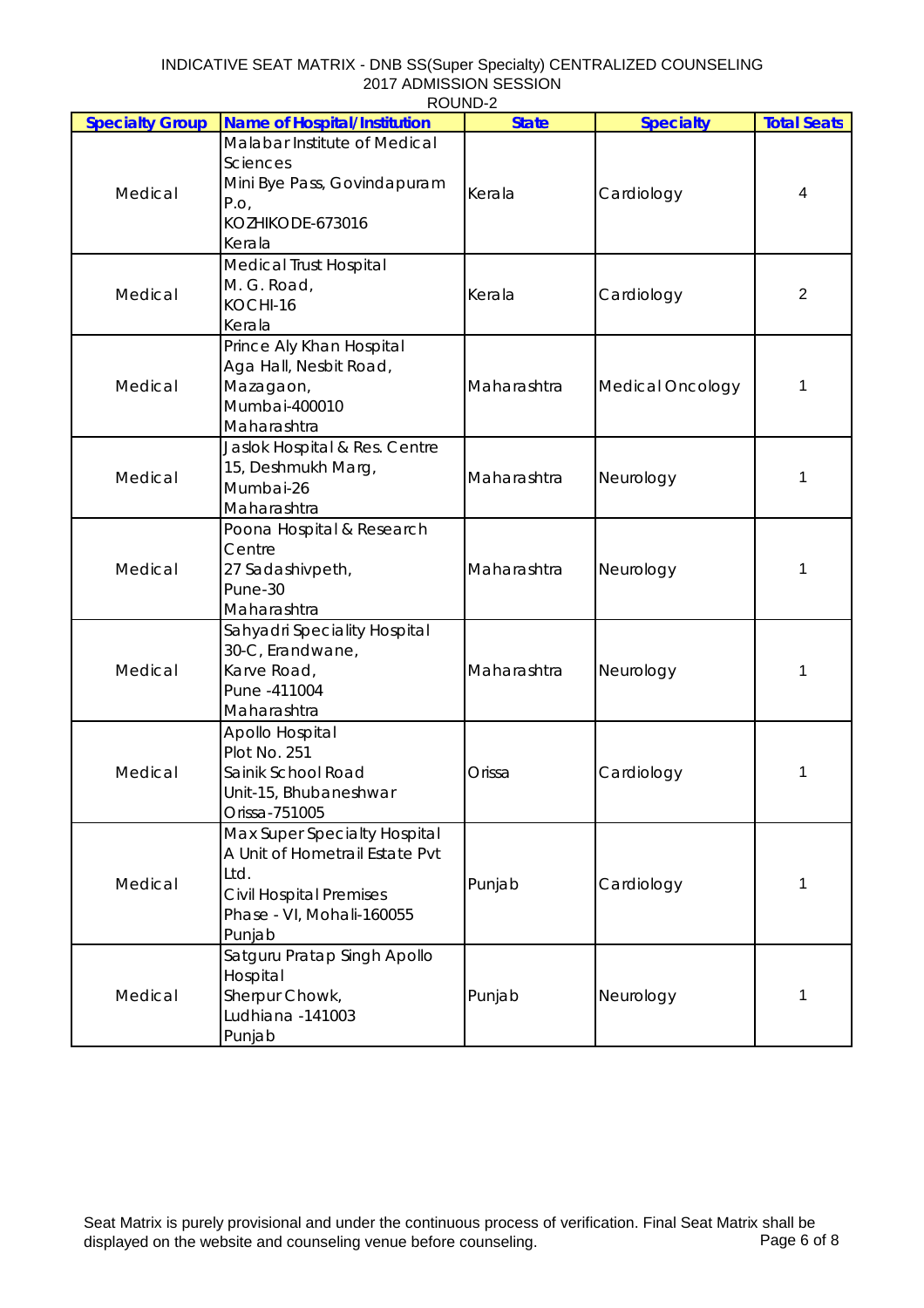| INDICATIVE SEAT MATRIX - DNB SS(Super Specialty) CENTRALIZED COUNSELING |
|-------------------------------------------------------------------------|
| 2017 ADMISSION SESSION                                                  |
| ROUND-2                                                                 |

| <b>Specialty Group</b> | <b>NUUIVU-Z</b><br><b>Name of Hospital/Institution</b>                                                                                                                                    | <b>State</b>         | <b>Specialty</b> | <b>Total Seats</b> |
|------------------------|-------------------------------------------------------------------------------------------------------------------------------------------------------------------------------------------|----------------------|------------------|--------------------|
| Medical                | Frontier Lifeline Hospital<br>International Centre for Cardio<br>Thoracic & Vascular Diseases,<br>R-30-C, Ambattur Industrial<br>Estate Road,<br>Mogappair, Chennai-600 101<br>Tamil Nadu | <b>Tamil Nadu</b>    | Cardiology       | 1                  |
| medical                | K.G. Hospital & PG Medical<br>Institute<br>No.5, Arts College Rd,<br>COIMBATORE-18<br>Tamil Nadu                                                                                          | <b>Tamil Nadu</b>    | Cardiology       | 1                  |
| Medical                | Kovai Medical Centre,<br>Post Box No. 3209,<br>Avinashi Road,<br>Civil Arodrom Post,<br>COIMBATORE-641014<br>Tamil Nadu                                                                   | <b>Tamil Nadu</b>    | Cardiology       | $\overline{2}$     |
| Medical                | Vadamalayan Hospital,<br>15, Jawahar Road,<br>Chokkikulam,<br>Madurai-625002<br>Tamil Nadu                                                                                                | <b>Tamil Nadu</b>    | Cardiology       | 1                  |
| Medical                | Vijaya Hospital<br>180 NSK Road,<br>Vadapalani,<br>CHENNAI-26<br>Tamil Nadu                                                                                                               | <b>Tamil Nadu</b>    | Cardiology       | $\overline{2}$     |
| Medical                | Metro Heart Institute<br>X-1, Sector-12, Noida-201301,<br><b>Uttar Pradesh</b>                                                                                                            | <b>Uttar Pradesh</b> | Cardiology       | $\mathbf{2}$       |
| Medical                | Apollo Gleneagles Hospitals<br>58, Canal Circular Road,<br>Kolkata-700054<br>West Bengal                                                                                                  | West Bengal          | Cardiology       | 2                  |
| Medical                | <b>B.M. Birla Heart Research</b><br>Centre,<br>1/1 National Library Avenue,<br>KOLKATA - 27<br>West Bengal                                                                                | West Bengal          | Cardiology       | 1                  |
| Medical                | Medica Superspecialty Hospital<br>127 Mukundapur, E M Bypass,<br>Kolkata-700099<br>West Bengal                                                                                            | West Bengal          | Cardiology       |                    |